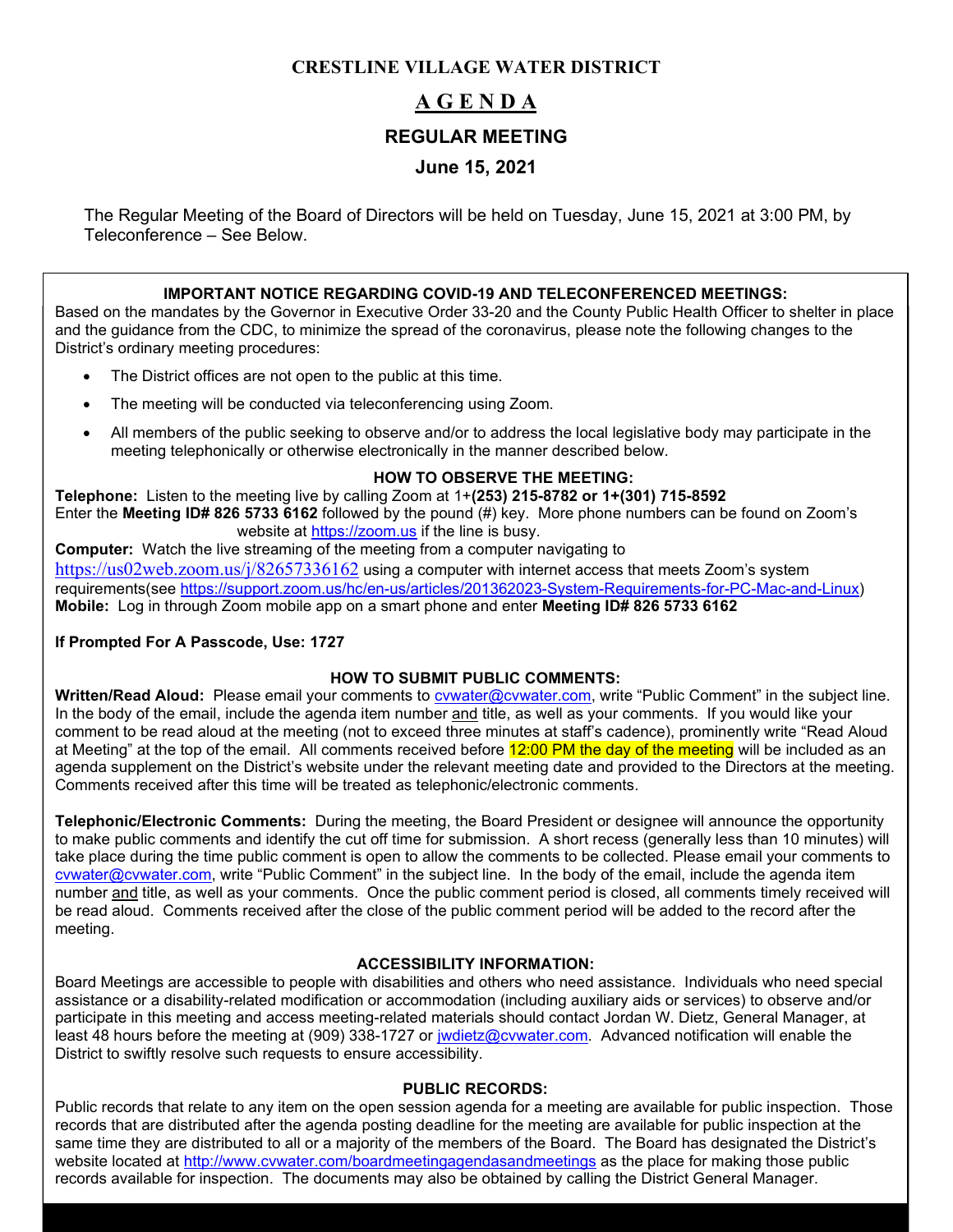#### **CRESTLINE VILLAGE WATER DISTRICT**

# **A G E N D A**

#### **REGULAR MEETING**

#### **June 15, 2021**

The Regular Meeting of the Board of Directors will be held on Tuesday, June 15, 2021 at 3:00 PM, at the office of the District, located at 777 Cottonwood Drive in Crestline, California.

#### **CALL TO ORDER AND FLAG SALUTE:**

**APPROVAL OF MINUTES**: Regular Meeting of May 18, 2021. \* **APPROVAL OF CASH DISBURSEMENTS**: May 2021 \*

#### **PUBLIC COMMENTS**:

#### **PUBLIC HEARING:**

- 1. Adoption of 2020 Urban Water Management Plan. \*
- 2. Adoption of 2020 Water Shortage Contingency Plan. \*

#### **REGULAR SESSION**:

- 1. Review and Adopt Resolution No. 470, Adopting Urban Water Management Plan. \*
- 2. Review and Adopt Resolution No. 471, Adopting the 2020 Water Shortage Contingency Plan. \*
- 3. Adopt Resolution No. 472, California Bank & Trust Signature Cards, Authorized Signers. \*
- 4. Adopt Resolution No. 473, Arrowhead Credit Union Signature Cards, MMA Authorized Signers. \*
- 5. Adopt Resolution No. 474, Arrowhead Credit Union Signature Cards, Checking Authorized Signers. \*
- 6. Adopt Resolution No. 475, Local Agency Investment Funds, Authorized Signers. \*
- 7. Adopt Resolution No. 476, Determining Appropriation Limitation for Fiscal Year 2021-2022\*
- 8. Adopt Resolution No. 477, Establishing a Board Conduct Policy \*
- 9. Consider Cost of Living Adjustment for District Employees. \*
- 10. Discussion on Paid-Time-Off and Comp-Time Accrual Policies
- 11. Consider Sale of Surplus Equipment; 2001 Ford F150 4x4 Truck #5. \*
- 12. Consider 2021 Election Ballot, California Special Districts Association. \*
- 13. Consider Revised Proposal for Electra Well Uranium Removal \*
- 14. Consider Proposal for Aclara ONE AMI Server Upgrade \*
- 15. Report on Attendance of ACWA Virtual Spring Conference.
- 16. Update on Health Savings Accounts for Plan Year 2022. \*

#### **EXECUTIVE SESSION:**

1. Public Employee Performance Evaluation:

Title: General Manager, Pursuant to Government Code Section 54957(B).